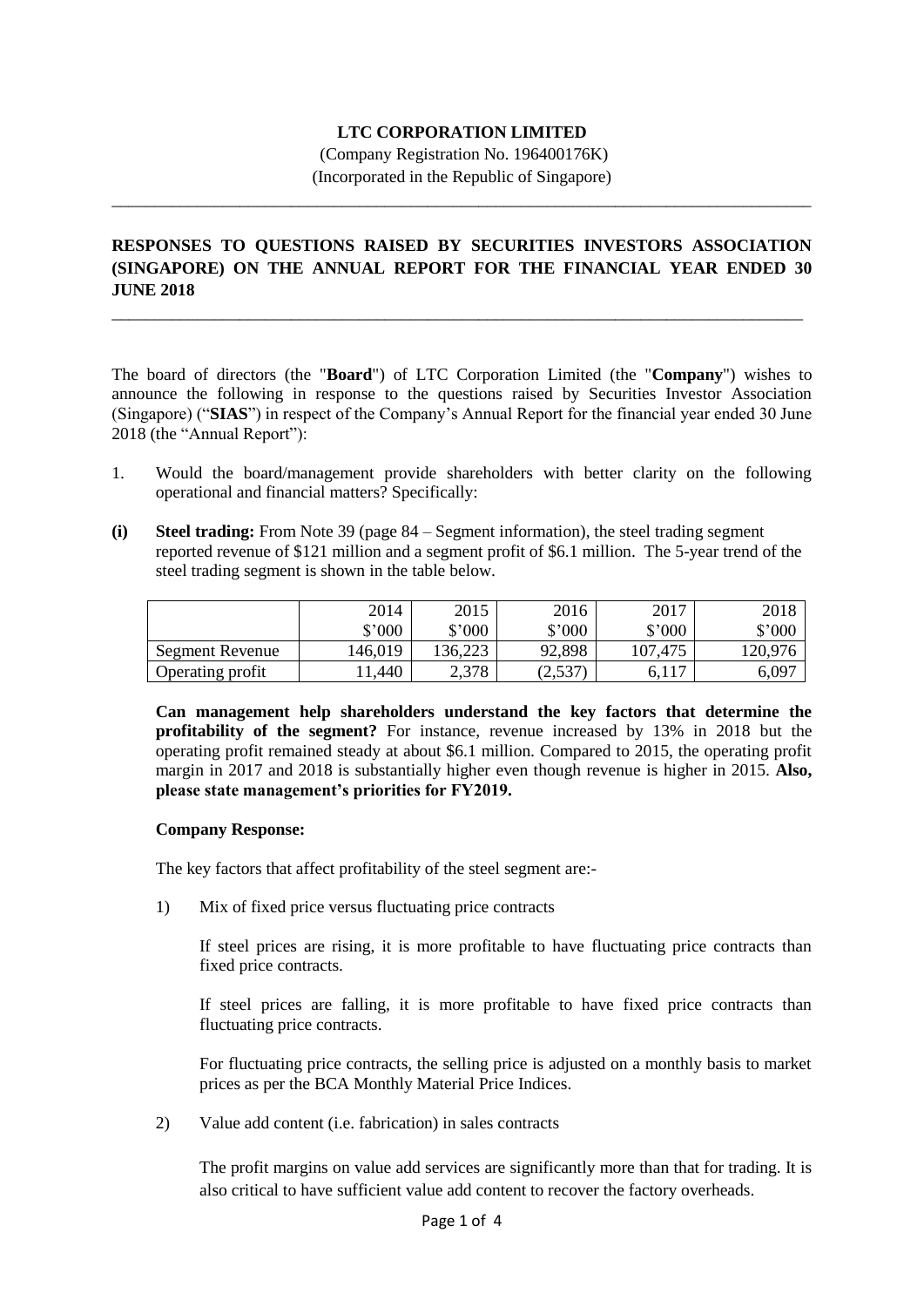3) International steel price fluctuation

Like most of our local competitors, we import from overseas steel mills and our raw material cost is determined by international steel prices. Local selling prices (hence also the BCA Index) will largely reflect international steel prices.

4) Foreign currency exchange rates

The steel segment expanded its business volume in Malaysia significantly in FY2015. The volatility of the Malaysian Ringgit affects the profits of the holding company in Singapore as the steel supplied to the Malaysian subsidiary is denominated in Malaysian Ringgit.

Management's priority is to secure contracts to achieve a good balance of fixed and fluctuating price contracts and sufficient contracts with value add services to achieve optimal production capacity.

**(ii) Development property (Singapore):** In the Chairman's Statement, it was mentioned that the group "will continue to look out for opportunities to acquire development property" (page 2). **Can management tell shareholders if it had been actively looking for development land bank/opportunities in the past year? Did the group participate in any government tenders or were in advance stages of negotiating any en-bloc/collective sales? What is the group's niche as a property developer?**

# **Company Response:**

The group was in advance negotiations for a development property. The deal did not go through as the enbloc/collective sales fever caught on and the owner raised the price.

The group does not participate in tenders for GLS or collective sales as the quantum is beyond what the group is prepared to commit to property development.

The group's niche as a property developer is to seek landed residences suitable for redevelopment.

**(iii) Retail operations:** With the first phase of the renovation of its flagship store completed, the company reported "positive sales growth" in the retail operations. Revenue of the joint venture company increased by 0.5% to \$61.17 million. **Can management disclose the store's performance in constant currency basis?** Once the amortisation of goodwill is factored in, USP contributed \$6,000 to the group's bottom line in 2018 (2017: a loss of \$(849,000) as share of results of joint venture companies after adjustment (page 65)). **Has the segment met management's expectations? Can management also confirm that the joint venture company will be funding the second and the third stores with internally generated resources?** 

# **Company Response:**

Comparing the 2 financial years, revenue for the department store decreased by 9.5% for July to October (before the renovation was completed) but increased by 5.7% from November to June.

The growth of the business in terms of new stores is going according to plan and within management's expectations. The joint venture company is expected to be able to fund the expansion.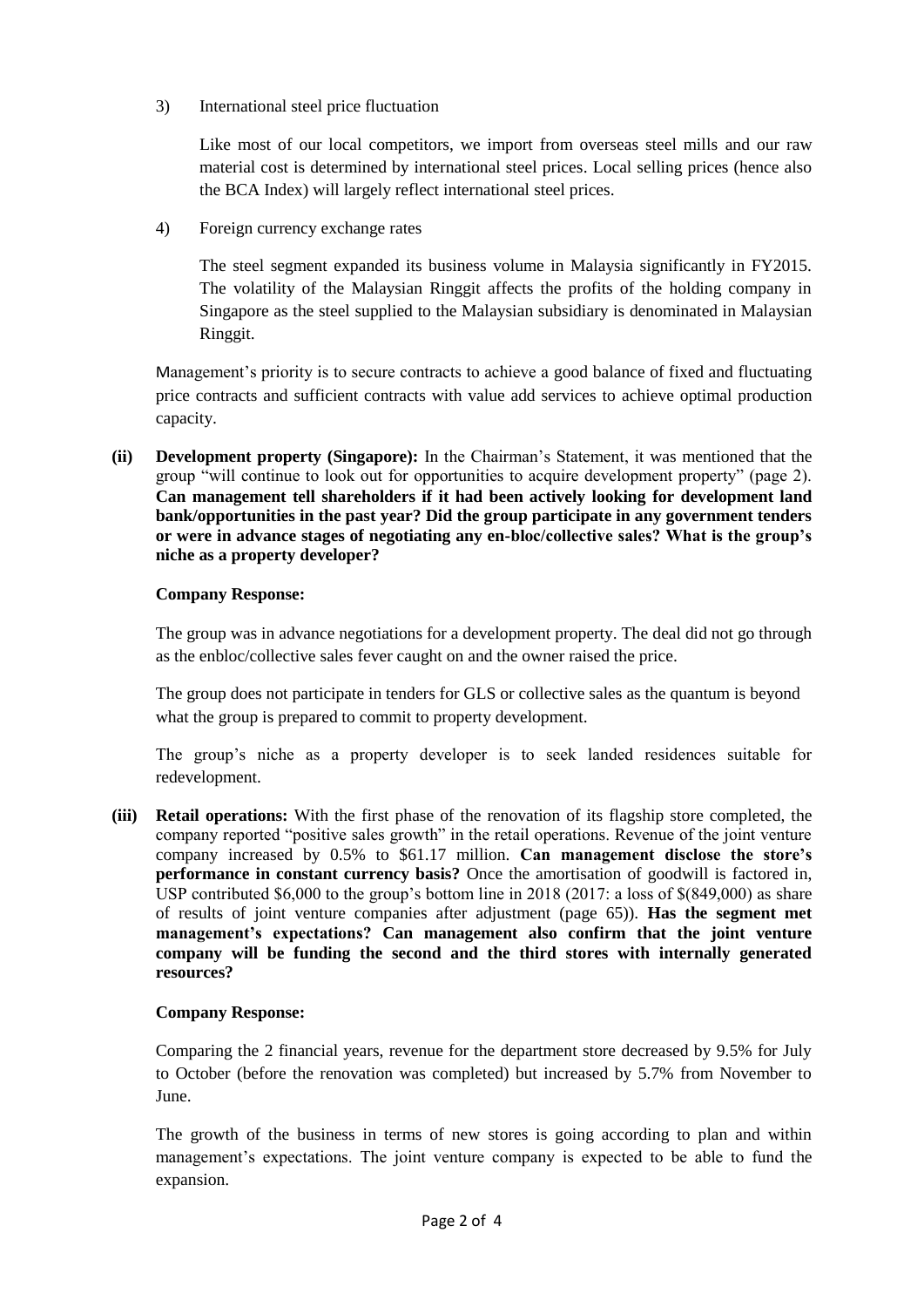2. As noted in the Corporate Governance Report, the independent directors, namely Mr Ong Teong Wan, Mr Chay Yee and Dato' Mazlan Bin Dato' Seri Harun, have served on the board for more than nine years.

Mr Ong, Mr Chay and Dato' Mazlan were first appointed to the board on 28 July 1998, 24 February 1997 and 31 January 1986 respectively. As at the date of the Annual General Meeting, Mr Ong, Mr Chay and Dato' Mazlan have served on the board for more than 20 years 3 months, 21 years 6 months and 32 years 8 months respectively.

#### **(i) Can the board help shareholders understand how the (particularly) "rigorous review" was carried out to assess the independence of the long tenured directors?**

## **Company Response:**

Each independent director is subjected to a rigorous review yearly. The independent directors will have to complete a declaration on the "Independent Director's Checklist" which will then be submitted to the Nominating Committee ("NC"). The NC will then have a process to review their independence. Thereafter, the Board will again determine each independent director's independence taking into account the recommendations of the NC.

## **(ii) Can the board confirm that no director was involved in the review of his own independence?**

## **Company Response:**

The Board confirmed that no independent director was involved in the review of his own independence.

The board has stated that continuity and stability of the board is important and it is not currently in the interests of the company and shareholders to require directors who have served for nine years or longer to retire.

## **(iii) Can the board, especially the nominating committee (NC), explain in greater detail if it had considered a staggered approach to ensure stability and board renewal?**

#### **Company Response :**

The NC has not considered the staggered approach and will be reviewing it in the future.

## **(iv) What deliberations did the NC and the board have on the issue of "the need for progressive refreshing of the board"?**

#### **Company Response:**

The NC and Board are of the opinion that the current three independent directors' length of service has not, in any way diminished their independence and ability to serve as directors. The Directors have gained valuable insight and a good understanding of the Company through their years of involvement in the Company and together with their diverse experiences and expertise, will be able to continue to greatly benefit the Company by providing impartial and autonomous views, advice and judgement.